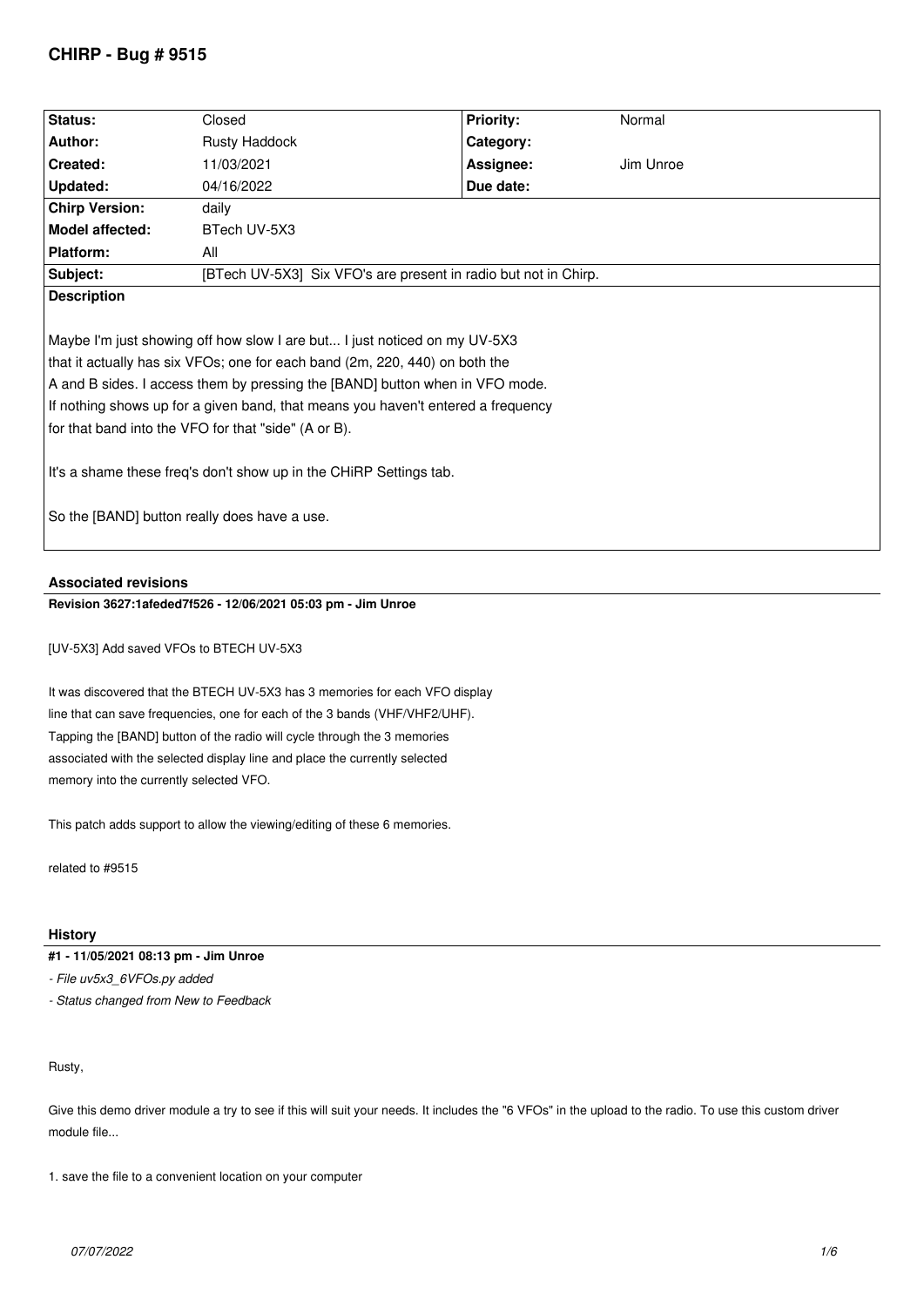*Note:* **DO NOT** *right-click the link to download. Left-click the link and then choose the* **download** *link at the top left of the page that loaded.*

#### *2. enable* **Enable Developer Functions** *in the* **Help** *menu*

- *3. open the File menu and choose Load Module*
- *4. locate and load the file stave in step 1*

*At this time the CHIRP background is red indicating that CHIRP is running with a custom driver module loaded. This does not permanently change your CHIRP installation. Once you close CHIRP, you will have to re-load this demo driver module again in order to have its features available.*

*So what you would do is upload your current CHIRP Radio Images (\*.img) file to the radio to get all of your currently saved settings in your BTECH UV-5X3. Then set the 6 VFOs to the frequencies of your liking. Then finally download from your radio to CHIRP. At this point your tab has your 6 VFOs captures (as it always has). Now set the 6 VFOs in your UV-5X3 to some other frequencies. Now upload your tab back to the radio. Your 6 VFOs should now be restored.*

*Let me know if this is enough to satisfy this issue?*

*And once again, good catch on realizing that each display line VFO has storage for each of the 3 bands.*

*Jim KC9HI*

## **#2 - 11/06/2021 01:45 pm - Rusty Haddock**

*Sorry Jim, but I'm using (gasp) build #666, downloaded your Python module, loaded it with File->Load Module, and my Chirp window turned red. I downloaded everything from my 5X3 and I can't for the life of me find any place where 3 VFOs are shown or where to select a band for the VFOs, in any of the Settings sub-tabs.*

#### **#3 - 11/06/2021 02:42 pm - Jim Unroe**

*Rusty Haddock wrote:*

*Sorry Jim, but I'm using (gasp) build #666, downloaded your Python module, loaded it with File->Load Module, and my Chirp window turned red. I downloaded everything from my 5X3 and I can't for the life of me find any place where 3 VFOs are shown or where to select a band for the VFOs, in any of the Settings sub-tabs.*

*There aren't any settings in CHIRP. You set them in the radio and then download them. They are then (as they have always been) captured in the "image". What is different is that after loading the demo driver module, CHIRP will write them back to the radio. So change them to different frequencies in the radio and then upload what you previously downloaded back in the radio and the VFOs will change back to what they were.*

*So once again...*

*1 set the 6 VFO in the radio how you would like them to be*

- *2 download from the radio to CHIRP to capture the settings*
- *3 mix up the 6 VFOs in the radio*
- *4 upload back to the radio to restore them*

*Jim KC9HI*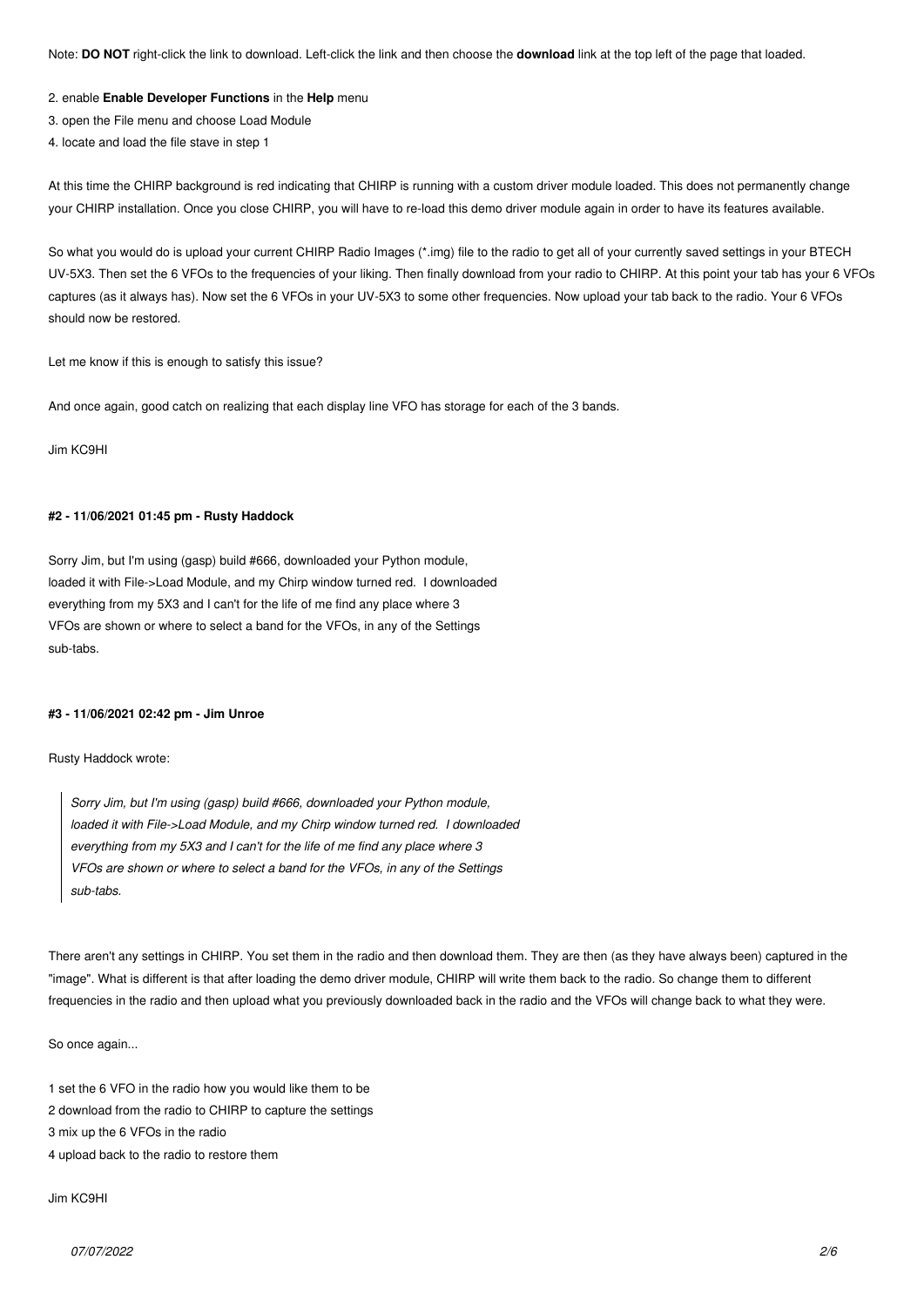# **#4 - 11/06/2021 09:44 pm - Rusty Haddock**

*Jim Unroe wrote:*

*....*

*So once again... 1 set the 6 VFO in the radio how you would like them to be 2 download from the radio to CHIRP to capture the settings 3 mix up the 6 VFOs in the radio 4 upload back to the radio to restore them*

*OK. That does work.*

### **#5 - 11/07/2021 12:25 pm - Bernhard Hailer**

*Looks like we can close this ticket? Thanks.*

# **#6 - 11/07/2021 12:33 pm - Rusty Haddock**

*Bernhard Hailer wrote:*

*Looks like we can close this ticket? Thanks.*

*Jim, were you going to add displays of all 6 VFOs.*

# **#7 - 11/07/2021 12:37 pm - Jim Unroe**

*Bernhard Hailer wrote:*

*Looks like we can close this ticket? Thanks.*

*No. I am not sure if this satisfies Rusty's request and I haven't submitted a patch, yet.*

*Jim*

#### **#8 - 11/07/2021 12:42 pm - Jim Unroe**

*Rusty Haddock wrote:*

*Bernhard Hailer wrote:*

*Looks like we can close this ticket? Thanks.*

*Jim, were you going to add displays of all 6 VFOs.*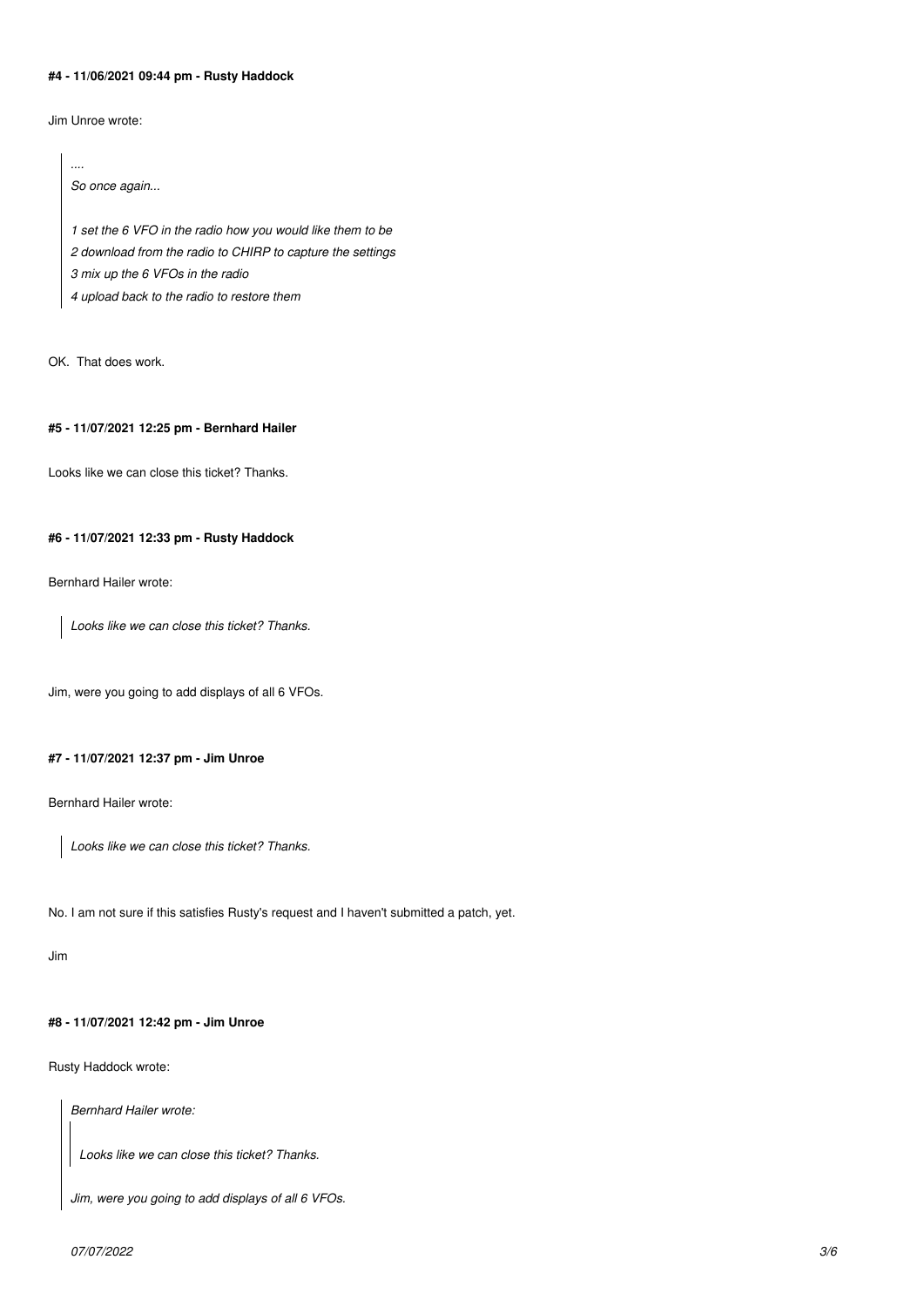*I was hoping this would be enough and I wouldn't have to. It will be considerable work for what you get. But that is why I asked the question above and was waiting for your answer. Here is the question again: Let me know if this is enough to satisfy this issue?*

*Jim KC9HI*

#### **#9 - 11/07/2021 01:17 pm - Rusty Haddock**

*Jim Unroe wrote:*

*Rusty Haddock wrote:*

*Bernhard Hailer wrote:*

*Looks like we can close this ticket? Thanks.*

*Jim, were you going to add displays of all 6 VFOs.*

*I was hoping this would be enough and I wouldn't have to. It will be considerable work for what you get. But that is why I asked the question above and was waiting for your answer. Here is the question again: Let me know if this is enough to satisfy this issue?*

*Jim KC9HI*

*Not really. If those values are not displayed or otherwise accessible in Chirp, other than being tucked away in the .img file, then I don't see any real added value. If it's going to be considerable work then let's just forget and delete the whole issue. I'm sorry. I wasn't trying to cause any grief.*

*Rusty*

### **#10 - 11/21/2021 11:30 am - Jim Unroe**

*- File uv5x3\_6VFOs\_#2.py added*

*Rusty,*

*I've been thinking about this off-and-on and since I finished a new radio yesterday, I spent some time with this again and I think I have come with with a working draft.*

*With this driver, I have got the 6 VFOs displayed in the "Other" tab (only because they are in the "Aux" memory where all of the "Other" settings are. I think I have the frequency limits and everything functioning. I still have quite a bit of work to so, yet, in order to make it "patch worthy". Give it a try.*

*Also if you can provide some suggestions for where the settings could/should be located in the Settings tab. Also for now I called them "subVFOs". Do you have any suggestions for what to call them? Something that describes what they are/do but doesn't have a lot of characters.*

*Jim KC9HI*

## **#11 - 11/22/2021 06:16 pm - Rusty Haddock**

*Jim Unroe wrote:*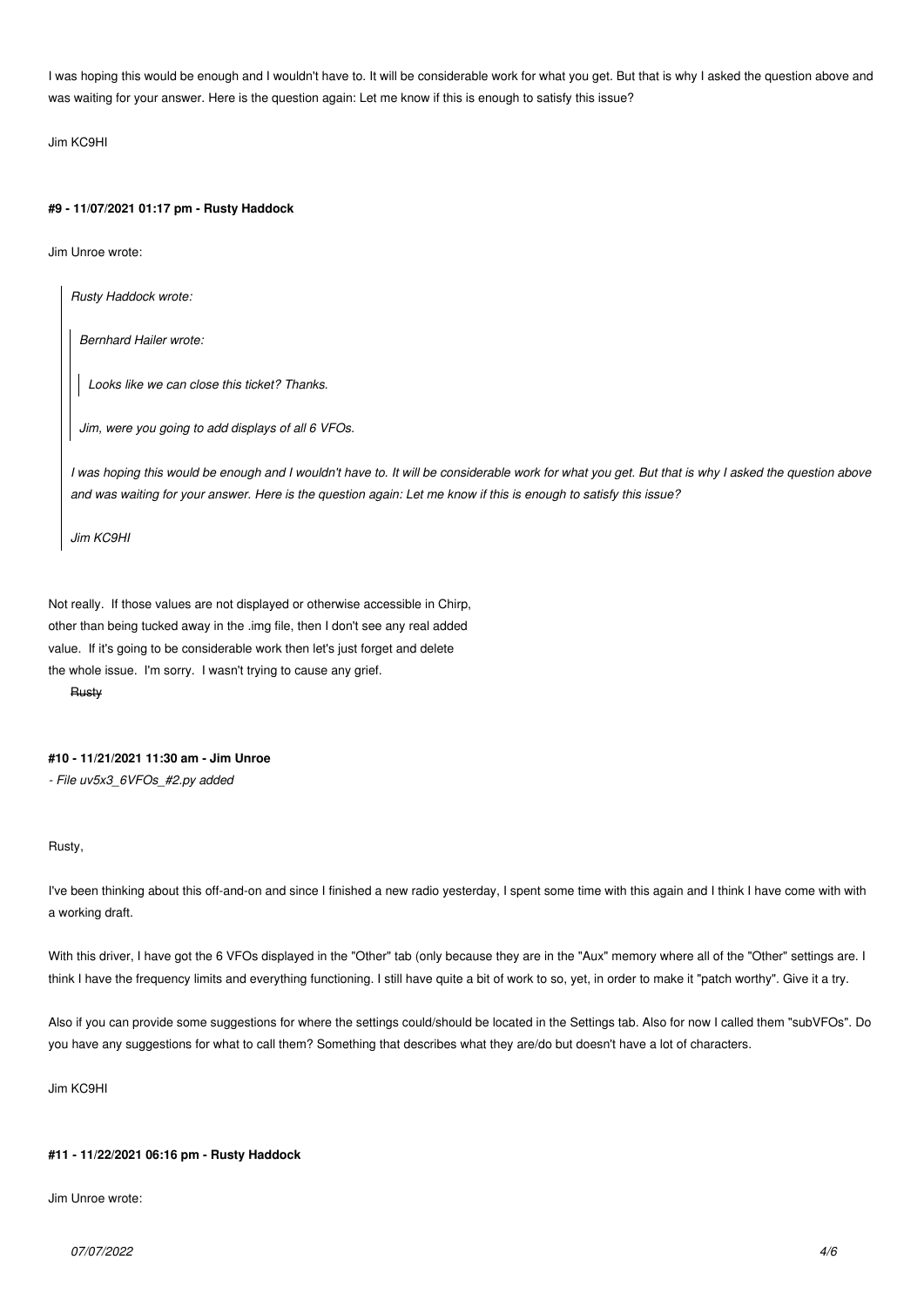## *Rusty,*

*I've been thinking about this off-and-on and since I finished a new radio yesterday, I spent some time with this again and I think I have come with with a working draft.*

#### *Thank you, Jim!*

*With this driver, I have got the 6 VFOs displayed in the "Other" tab (only because they are in the "Aux" memory where all of the "Other" settings are. I think I have the frequency limits > and everything functioning. I still have quite a bit of work to so, yet, in order to make it "patch worthy". Give it a try.*

*Also if you can provide some suggestions for where the settings could/should be located in the Settings tab. Also for now I called them "subVFOs". Do you have any suggestions for what to > call them? Something that describes what they are/do but doesn't have a lot of characters.*

*I'm not sure I agree with 'subVFOs'. After uploading new values into these locations from my Linux box, if the radio was already in VFO mode, the new values did not show up immediately. After cycling the bands, they would then pop up. Because of this I'm thinking the name 'Saved VFOs' might be more appropriate, IMHO. :) Just a tad longer than 'subVFOs' though. If that's just too long, may I suggest that, in your current placement, you could label them like "Saved VHF2 VFO A (MHz) -- dropping 'Frequency' as the limits are labeled above them.*

*Before I found that an upload wouldn't change the displayed VFOs I really thought that my "Saved VFOs" should be placed in the "Working Modes Settings" tab -- maybe with a pull down menu on the right of the A & B VFOs to select VHF, VHF2, & UHF as the frequency to be displayed. But I'm bit conflicted about that layout now. I'd really not like to have the Saved VFOs on another tab but... What do you think? Rusty*

### **#12 - 11/22/2021 08:11 pm - Jim Unroe**

*- File uv5x3\_6VFOs\_#3.py added*

*Yeah. They aren't the VFOs. I agree, they are kind of like "storage" or "presets" that can be loaded to into the corresponding VFO by tapping the [BAND] button. They can also be preset at the radio by keying in the appropriate frequency into the corresponding VFO.*

*I moved them to the* **Work Mode Settings** *tab just under* **VFO A Frequency:** *and* **VFO B Frequency:***. I also called them "Presets". What do you think?*

*Jim KC9HI*

#### **#13 - 11/22/2021 09:41 pm - Rusty Haddock**

*I think I still prefer "Saved" but "Preset" is fine. Ship it! :)*

# **#14 - 11/25/2021 12:07 pm - Jim Unroe**

*- File uv5x3\_6VFOs\_#4.py added*

- *File uv5x3\_6VFOs\_#5.py added*
- *File uv5x3\_6VFOs\_#6.py added*

*Played around with this some more today. Here are some additional samples...*